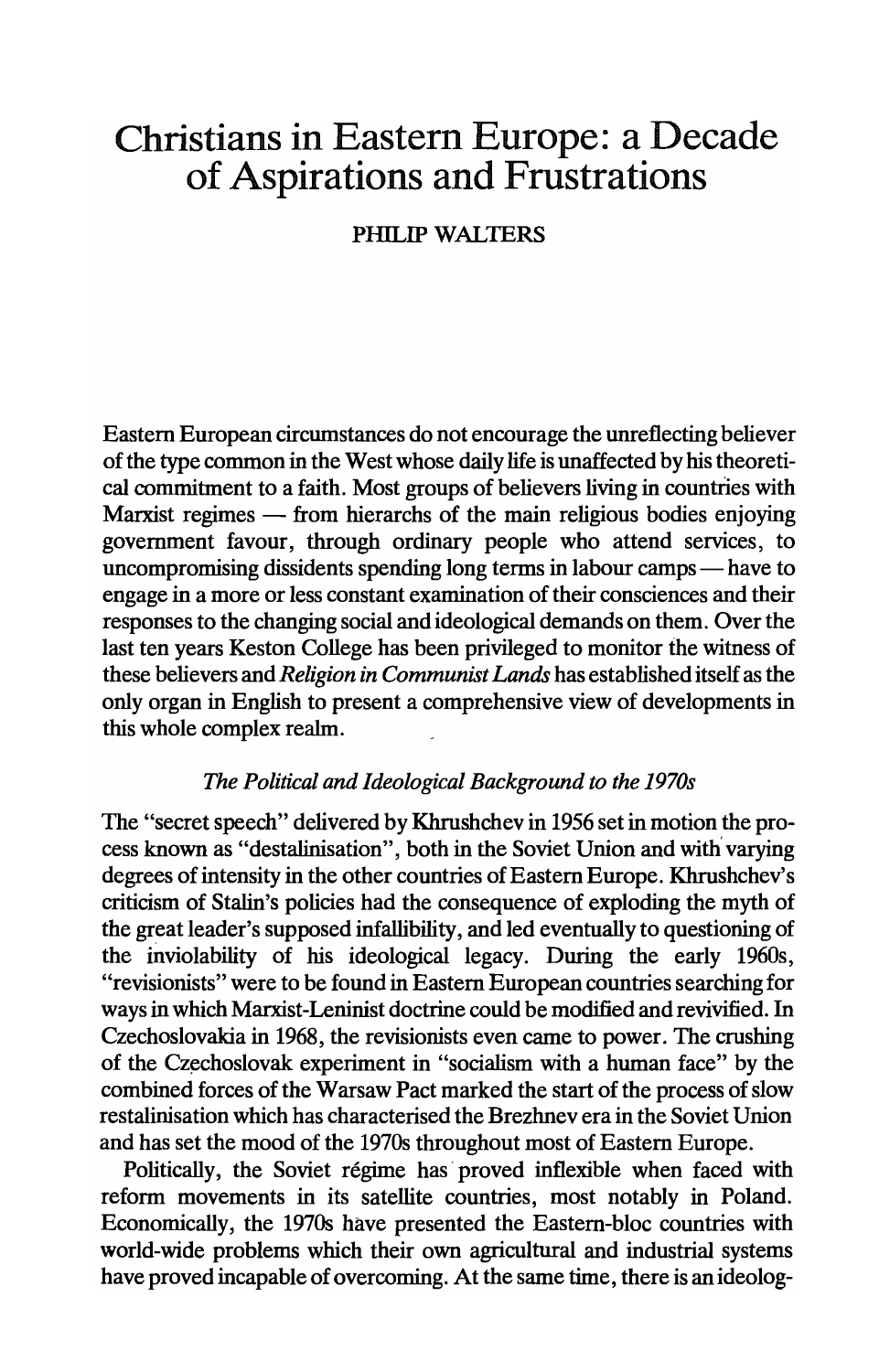ical vacuum in Eastern Europe: Marxism-Leninism during the 1970s has shown itself in most of the countries concerned to be no living creed capable of creative adaptation, but an ossified ideology of power.

A combination of continuing political repression, growing economic difficulties and severe ideological disillusionment has seen the spread of a search in Eastern Europe for true values, and this search has defined itself increasingly as a search for religious faith.

## *The Pattern of Church-State Relations in the Various Countries*  Conditions for the various Christian churches in the Soviet Union and the eight communist countries of Eastern Europe obviously differ widely. It will be helpful at this point to review the broad policies towards religion adopted in the Soviet Union and then, more briefly, to describe the general situation in each of the other countries.

The Soviet Union is by far the largest of the political units and had already been under communist rule for 30 years when its various satellites joined it after the Second World War. All religion was savagely persecuted in the 1930s under Stalin, but conditions improved generally during the war when Stalin realised that in order to win the loyalty of the significant proportion of Soviet citizens who were believers he would have to woo the churches with concessions; and since that time the major denominations have enjoyed a sometimes precarious toleration. The authorities have realised that unless believers are given some measure of official toleration, all religious activity will go underground and be impossible to monitor or control. They are also able to use the church hierarchs to endorse specific aspects of Soviet policy such as the campaign for world peace.

The major denominations are allowed a church hierarchy, some training facilities for priests and a restricted number of publications; but none of these concessions has any legal guarantee. The only legalised unit is the parish with its registered place of worship. Nevertheless, a campaign such as that of 1959-64 under Khrushchev, when thousands of churches were closed illegally, is always possible.<sup>1</sup> The authorities expect believers to confine their religious activities within a very restricted framework as the price for registration, and many evangelical Christians have taken the decision not to seek registration from the State at all, preferring the freedom of the outlaw to meet, worship, evangelise, baptise their children and so on. Anti-religious pressure is constant throughout the education system and in government propaganda at all levels, and there is systematic discrimination against believers in all jobs except the most menial. Conditions for religious believers are worse in the Soviet Union than in any other East European country except Albania.

Mounting religious dissent and a significant religious revival in the late 1960s and 1970s have presented the authorities with increasing problems. Since the mid-1970s the attitude of the authorities towards the Orthodox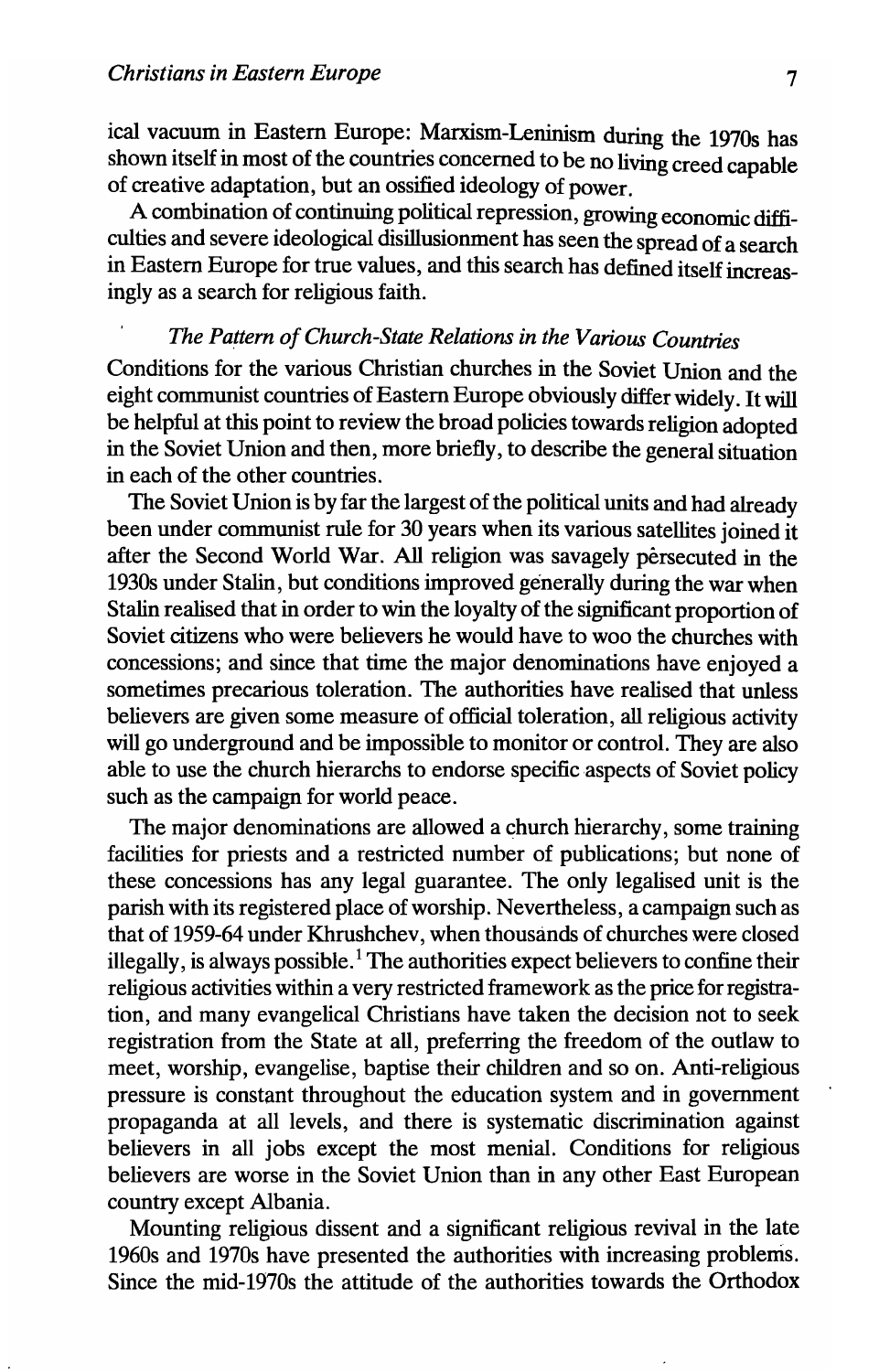Church seems to have been to try to woo the hierarchs in an attempt to use them to persuade the more dissident elements to come to heel. The outspoken Orthodox priest *FT* Dimitri Dudko was moved by the church authorities from parish to parish, butwas not arrested until 1980. Meanwhile a number of concessions have been made to the Church, such as the provision of a new building for publishing work in Moscow. A similar policy has been pursued towards the evangelicals. The authorities held out freedom to worship as the prize for registration, but refrained from arresting troublesome *Initsiativniki* (unregistered Baptists) while trying to persuade them to register their congregations. The number of *Initsiativniki* prisoners began to fall before 1975 and continued to fall until 1979.<sup>2</sup>

In 1979 the authorities evidently decided that enough was enough. The number of known Christian prisoners rose steadily from 180 in April 1979 to almost 400 at the end of 1982, and pressure throughout society against believers who want to do more than simply worship in church has increased correspondingly. Virtually all leading activists in the Orthodox, Baptist and other churches are now in prison or labour camp, and except in the republic of Lithuania the open dissent of the 1970s is temporarily at least at an end.

In Czechoslovakia, strong pressure on the churches has been a constant feature of communist policy for 30 years apart from a brief period in 1968-69. The situation here for Catholic priests, Protestant pastors and the average believer is almost as difficult as in the Soviet Union.

In Hungary, the 1970s have seen some improvement in the official status of the Roman Catholic Church, especially since the departure of Cardinal Mindszenty from his refuge in the American Embassy in Budapest to Rome in 1971. The Cardinal had symbolised the resistance of the Catholic Church to communism. Since then, an accommodation has been worked out between the Catholic Church under Cardinal Lékai and the communist authorities, and the Protestant churches have also been involved. Certainly the churches have received some concessions in theological education, church building and the publishing of literature; but the price which has to be paid in compromising with the demands of the regime is. too high for many believers.

In Bulgaria, the Orthodox Church enjoys a good deal of toleration, partly because of its historical championing of Bulgarian freedom against the Turks. In Romania, the Orthodox Cnurch is similarly identified with the aspirations of the State, and under the strongly nationalist regime of Ceausescu it is able to maintain a relatively high proffie in society. In both these countries, however, the authorities use the official churches to discipline religious activists, and there have been spates of arrests of religious dissenters during the 1970s.

The situation of the Church in East Germany is unique. The regime itself closely follows the Soviet line, but the Protestant Church has a distinct and influential role to play within the socialist State, and conditions for believers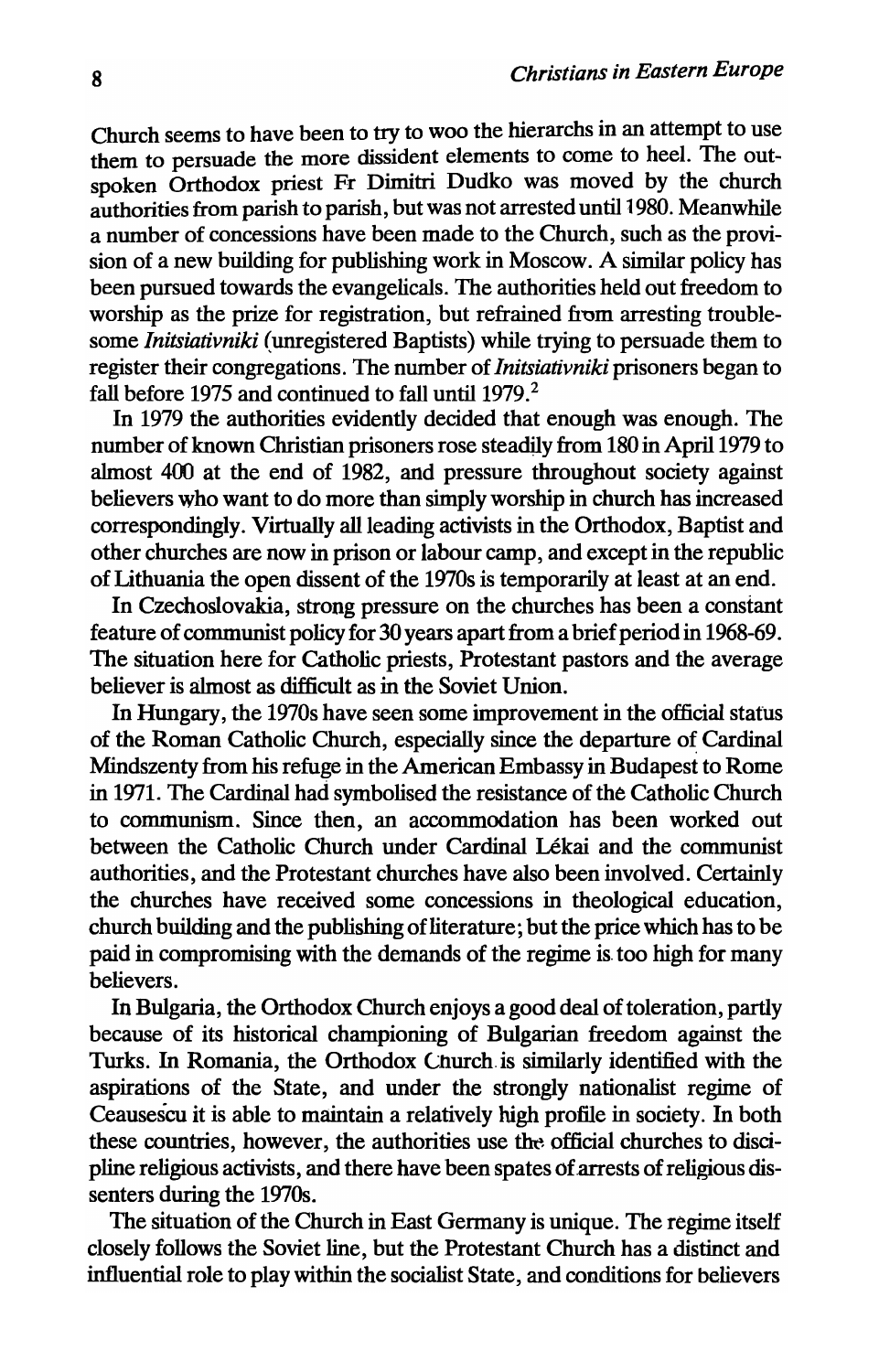

9

Philip Walters.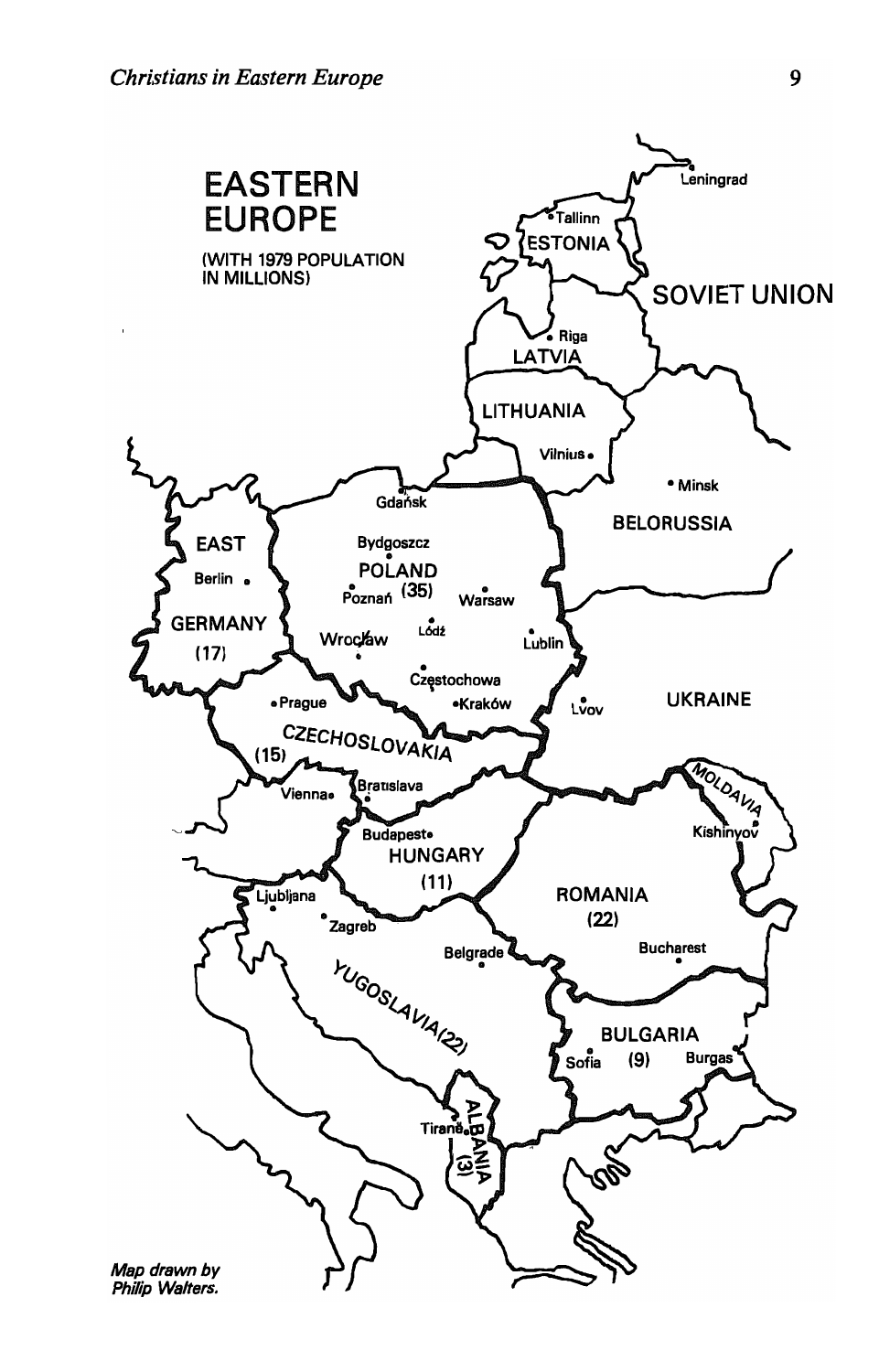are better than in any other East European country except perhaps Yugoslavia. The churches have close links with their sister churches in West Gennany; and the need to repair the evil legacy of Nazism has tended to unite the churches with the government in a common cause. At the same time, the Church as an institution is independent from the State, which has no direct or indirect say in church appointments.

The position of the Catholic Church in Poland is also unique. Having the allegiance of 90 per cent of the population, it has always been an autonomous unit with its own structure and organisation, and despite the efforts of the communist authorities to restrict its practical role within society it has remained free from government control and able to function as the guardian of moral and spiritual values. The importance of the Church in shaping the events of the last three years took the world by surprise; and it will doubtless continue to play a central role in guiding further social and political development in Poland.

Yugoslavia and Albania are distinctive in that neither country is a Soviet satellite, and this has meant that the policy each country has pursued towards religion has been quite autonomous. In both countries the population is a mixture of Catholics, Orthodox and Muslims. In Yugoslavia, religious practice is tolerated within very widely defined limits, while Albania is the only State in the world where religion is illegal, and all public expressions of faith are savagely punished.

#### *Christian-Marxist Cooperation*

A certain amount of genuine Christian-Marxist dialogue took place in Eastern Europe during the 1960s. From the Marxist side, it was the revisionists who took the initiative in trying to establish dialogue, and the aim was, ideally, to move towards a synthesis of at least some elements in Marxism and Christianity. The symbolic end to this dialogue came with the Soviet invasion of Czechoslovakia in 1968.3 There is now no Eastern European country where dialogue is expected to produce a growing together of the two systems of belief. In fact, there has been a general reassertion of the doctrine that Marxism-Leninism must reign supreme: in Czechoslovakia after 1968, in Moscow in 1969, in Romania and Yugoslavia in 1971, in Hungary in 1972, and in changes to the Polish constitution in 1976.

Dialogue of the more pragmatic kind has however been possible in some of the countries, and in Yugoslavia and East Germany, and for some periods in Poland, the churches have achieved a definite role in society with the power to gain concessions from the authorities to widen the sphere of their own activities and sometimes even to encourage what is best in the political systems under which they live and to curb excesses.<sup>4</sup>

The situation of the Protestant Church in East Germany improved substantially after 1969 when the Church, which had fonned part of a single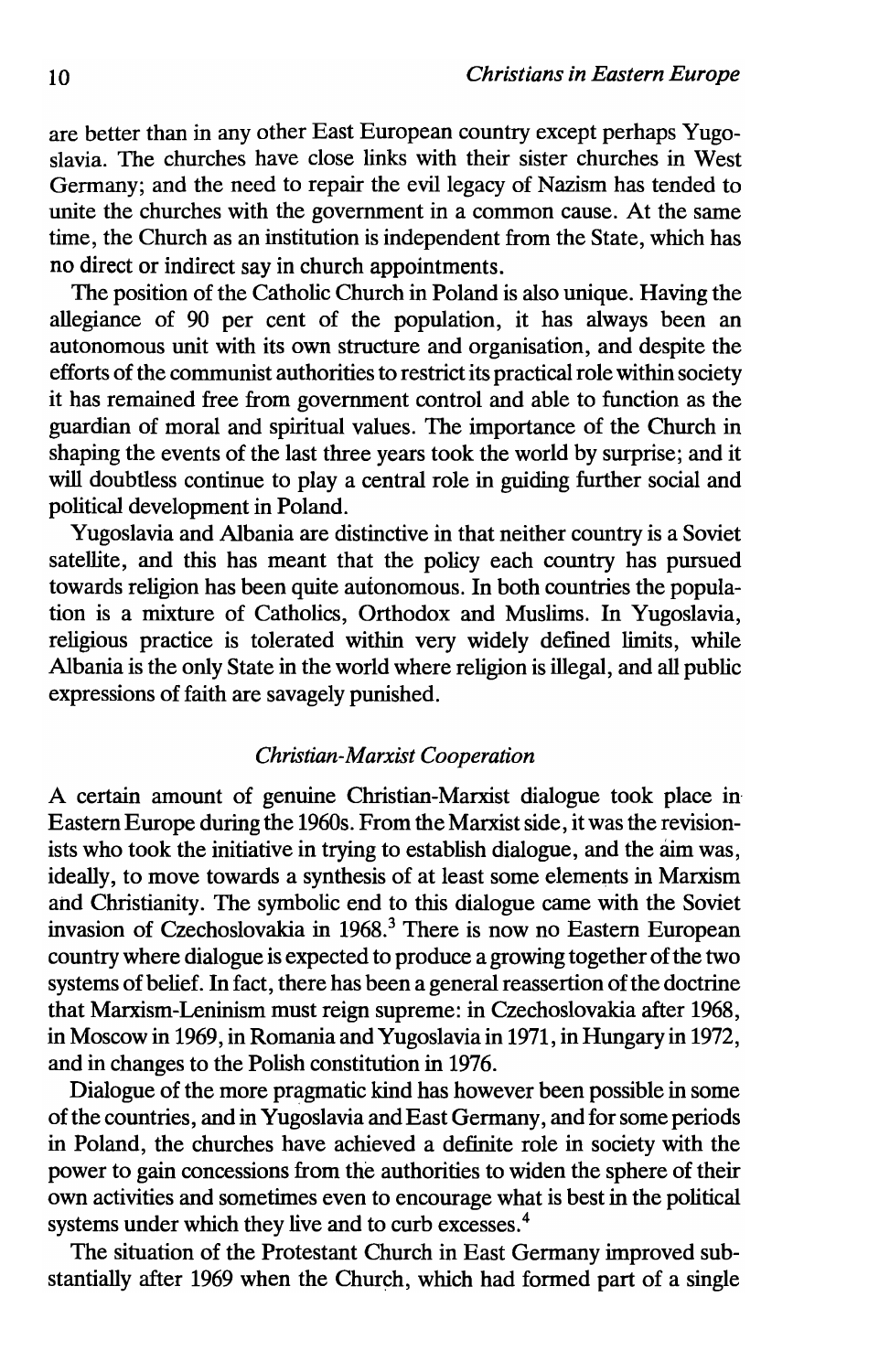body with the Protestant Church in West Germany, separated from it and formed an independent Federation of Protestant Churches. This was recognised formally by the East German government in 1971. In 1976 permission was granted for the building of 40 new churches. State and church leaders met for high-level talks in March 1978 and concessions were granted, including greater access to the media and an end to discrimination against Christians in education and at work.5 The Church engages in social work on a relatively large scale  $-$  there are many church-run hospitals and homes in the GDR — and it is now able to enter into real discussions with the government about aspects of the latter's policy in a spirit of "critical solidarity".<sup>6</sup> There is, however, no ideological rapprochement between Christianity and the state ideology: Christian-Marxist cooperation in East Germany is not dialogue but a practical *modus vivendi.* It is over ideological matters that Church and State still tend to come into conflict. For example, as in other communist countries, the State insists that the Church speak out positively in support of official East German and Soviet policies to promote world peace. Recently Christians have shown signs of wanting to take independent initiatives in this sphere. In 1978 itwas announced that pre-military education would be a compulsory school subject for 15- and 16-year-olds. The Churches opposed this move. **In** 1981 they called for an alternative type of "social peace service" as a substitute for military service. Meanwhile, an unofficial peace movement within the Church adopted the wearing of the "swords into ploughshares" badge and began campaigning for disarmament in both East and West. This was unacceptable to the secular authorities and the matter is causing continuing tension between Church and State.?

**In** most countries of Eastern Europe, any concessions won by the churches as institutions have been at the price of complete endorsement of the social and political strategies of the secular authorities. **In** the Soviet Union, the churches are allowed a hierarchy and an organisational framework on condition that they speak out consistently in support of the social and political initiatives of the regime, notably the cause of world peace. **In**  1982 the Russian Orthodox Church hosted an international conference on this theme in Moscow. **In** Czechoslovakia, the churches are firmly under the control of the secular authorities. The hierarchs of the churches are used systematically as spokesmen for government policies. Close control of the clergy is exercised through such bodies as the priests' organisation Pacem in Terris which have an obvious political role. Pastors and priests are licensed by the State and can be sacked or have their pay cut for too zealous pursuit of their calling and for failing to endorse aspects of the regime's policy. During the 1970s about 500 clergy were banned from exercising their ministry. Since 1971 it has been made explicit that monastic orders have no legal foundation for their existence, and they have been subjected to chronic pressure and persecution. The price paid by the churches in Czechoslovakia for their survival is one of the highest in Eastern Europe.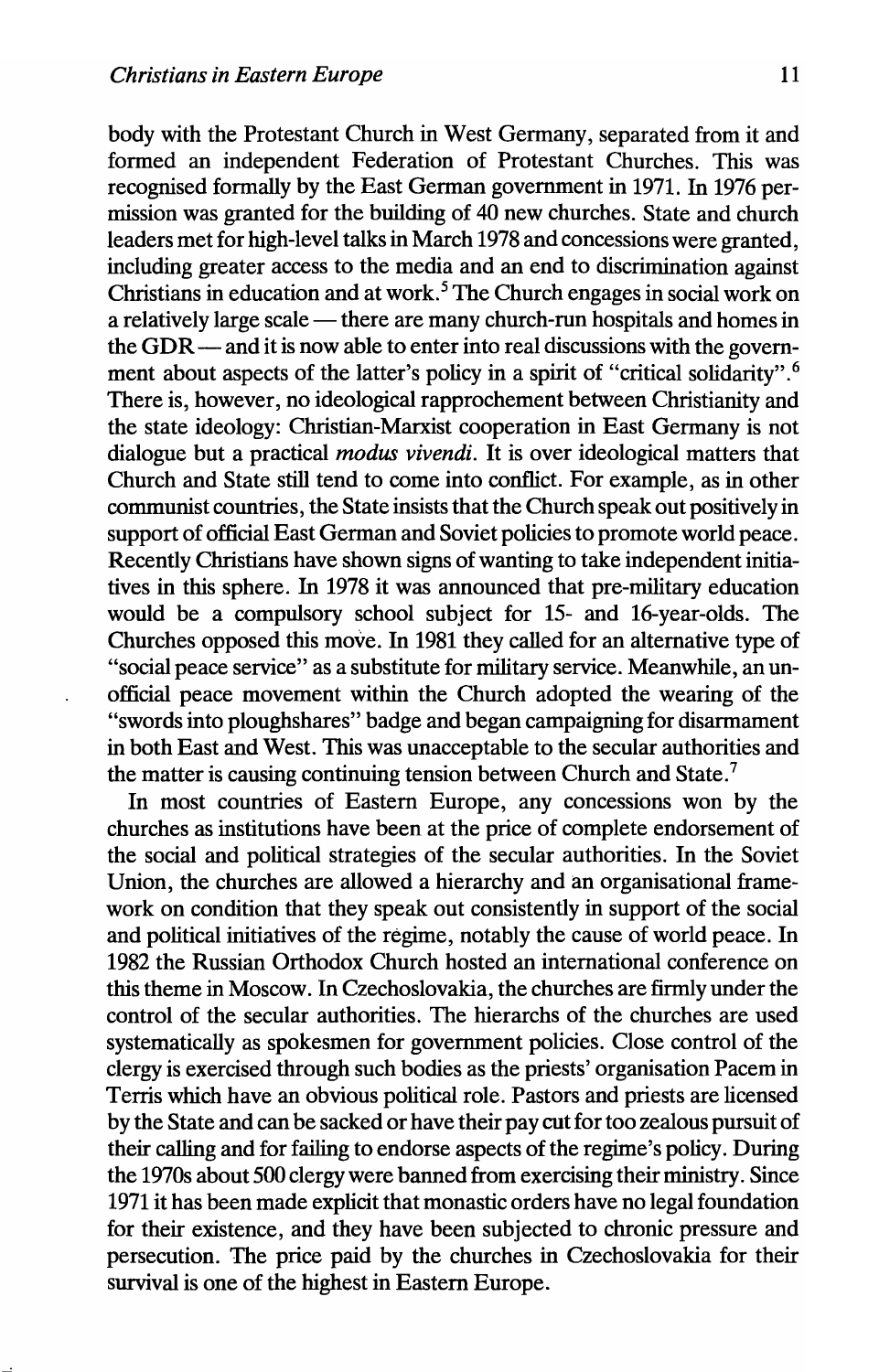In countries like the Soviet Union and Czechoslovakia, the preservation and championing of the rights of believers to follow the dictates of their own consciences in all areas of daily life has fallen to groups of activists and dissidents who have been consistently punished for their activities.

#### *Human Rights*

One of the most obvious areas in which religious believers have been active during the 1970s has been the realm of human rights. The secular human rights movement began in the relatively liberal 1960s when there was widespread belief that the Soviet and East European regimes could be pressurised into correcting abuses in their own systems. The movement was boosted by the negotiations leading to the drafting of the Helsinki Agreements, and by the fact that this document was endorsed in 1975 by all Eastern European countries except Albania. Human rights campaigners in communist countries began to send documents and petitions not only to their own authorities but to the West as well in the hope of effecting real changes in their societies. The flow of *samizdat* (unofficial, uncensored, usually typewritten documents) from the Soviet Union and many Eastern European countries has increased from a trickle to a flood.

The contribution of religious believers to the human rights movement has been a specific and important one. Christians have not only campaigned for the rights of religious believers but for civil rights in general, and in the climate of growing disillusionment with Marxism during the 1970s, it is the moral authority of Christianity which in many countries has come to provide the enduring framework for the conducting of this wider human rights campaign.

Religious rights are specifically mentioned in the Helsinki Agreements, and believers have campaigned for the freedom to practise their faith in accordance with their consciences. In the Soviet Union, the only religious activity which is specifically allowed is to meet for worship in a registered building. The legal position for believers is somewhat better in most of the other countries, but in general many religious activities which we would regard as normal in the West are either illegal or actively discouraged: evangelising, educating children in religion, producing and circulating religious literature, doing social work. The churches are also generally woefully short' of basic requirements: Bibles and even the most elementary religious literature, theological academies and seminaries, even in many cases registered buildings for worship.

By the early 1970s a movement had begun among certain priests and laymen of the Russian Orthodox Church aiming to put pressure on the hierarchs to be more vigorous in demanding full realisation of the rights of the Church and of the freedom of individuals to practise a faith, as laid down in the Constitution. In 1975 the signing of the Helsinki Agreements and the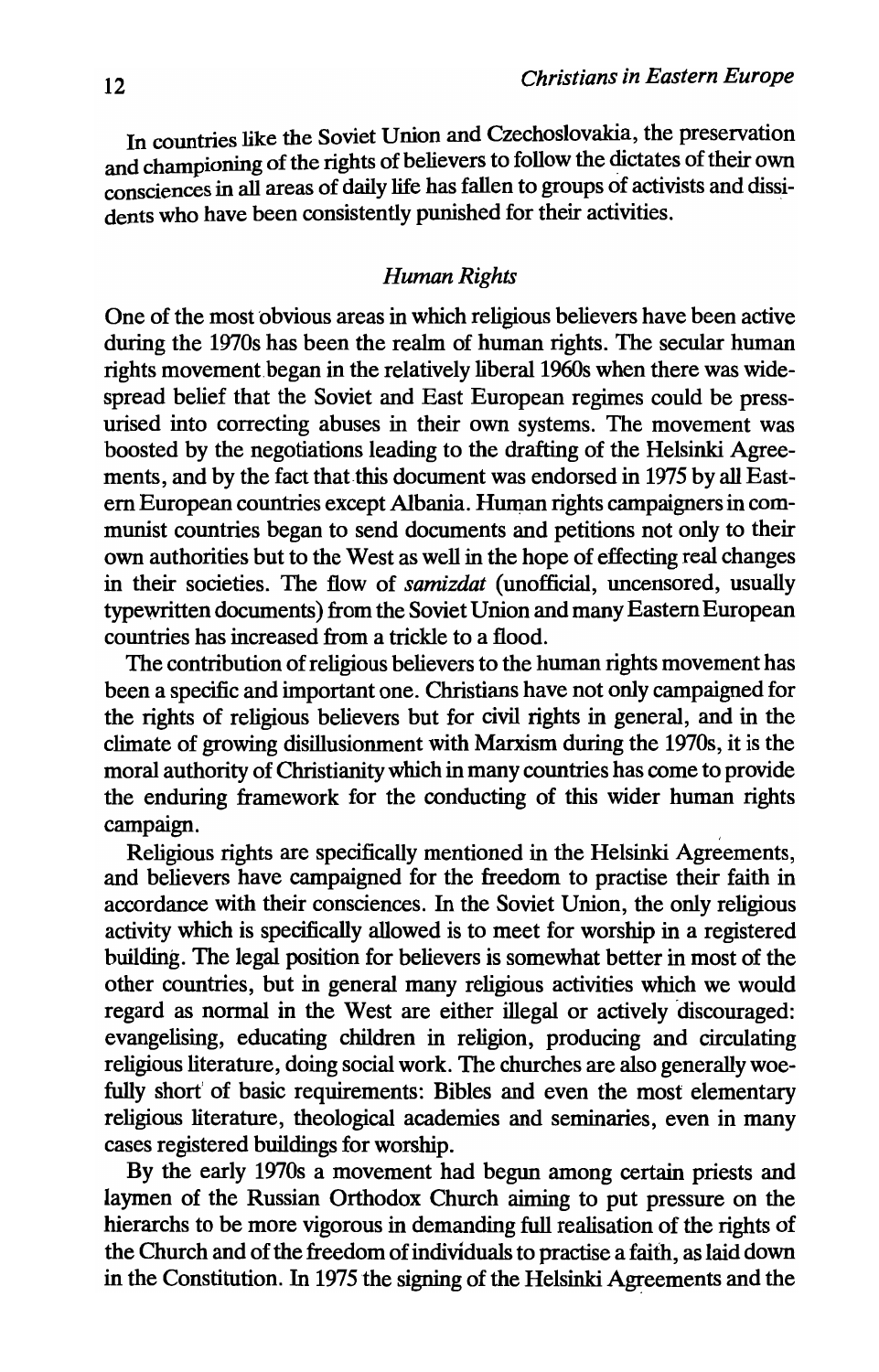publication of revisions to the law on religion, clarifying many ambiguous  $\frac{1}{2}$  matters,  $\frac{8}{3}$  gave a more definite context for the human rights campaign and an impetus to believers to petition for greater freedom at home and for the right to leave the country. The emigration movement among Soviet Pentecostals began in 1976, and had grown to 20,000 applicants by May 1978.<sup>9</sup> Samizdat increased in quantity, and a good deal of that emanating from Baptists and Adventists was actually printed on clandestine presses.  $^{10}$  By the mid-1970s almost 50 per cent of all *samizdat* in the USSR was written by religious believers.<sup>11</sup>

The priest Gleb Yakunin and the Orthodox layman Lev Regelson sent a report on the infringement of the rights of religious believers in the USSR to the General Assembly of the World Council of Churches in Nairobi in November 1975. Their initiative sparked off the first debate ever held on this topic by the WCC. 12 Encouraged by this response, Fr Gleb went on in December 1976 to found the Christian Committee for the Defence of Believers' Rights in the USSR, which began sending regular and plentiful supplies of documents to the West detailing the difficulties facing religious believers. 13

A parallel Catholic Committee for the Defence of Believers' Rights was founded in November 1978 and has since been very active in the Soviet republic of Lithuania, a nation which is predominantly Roman Catholic and which presents special and apparently insoluble problems to the Soviet government. 14 There is growing cooperation in Lithuania amongst ordinary believers, priests and bishops, and a 12-year campaign in the unofficial *Chronicle of the Lithuanian Catholic Church to have Bishops Sladkevičius* and Steponavičius released from internal exile was crowned with partial success in 1982 with the release and installation of Sladkevičius. (For details see pp. 88-90-Ed.)

The human rights manifesto *Charter* 77 was issued in Czechoslovakia in 1977 and after 18 months had 1,000 signatures. Catholics became the largest single group in the *Charter* 77 movement and the Catholic philosopher Václav Benda was appointed one of its three official spokesmen in 1978.<sup>15</sup> At the same time, a flow of documents from Christian sources in Czechoslovakia began to reach the West. <sup>16</sup>

. In Romania, the responsibility for promoting human rights since 1975 has fallen more and more on religious believers, particularly since the 27th Congress of Baptist Churches in Bucharest in 1977. Prominent in the movement has been the Baptist pastor Josif Ton, now exiled, and the Orthodox priest Gheorghe Calciu, now in prison. In April 1978 Romanian Baptists founded the Christian Committee for the Defence of Religious Freedom and Freedom of Conscience (ALRC), partly on the model of Fr Gleb Yakunin's Committee in the USSR.<sup>17</sup>

The Catholic Church in Poland, as already noted, has always been the guardian of national and religious values, and since the communist takeover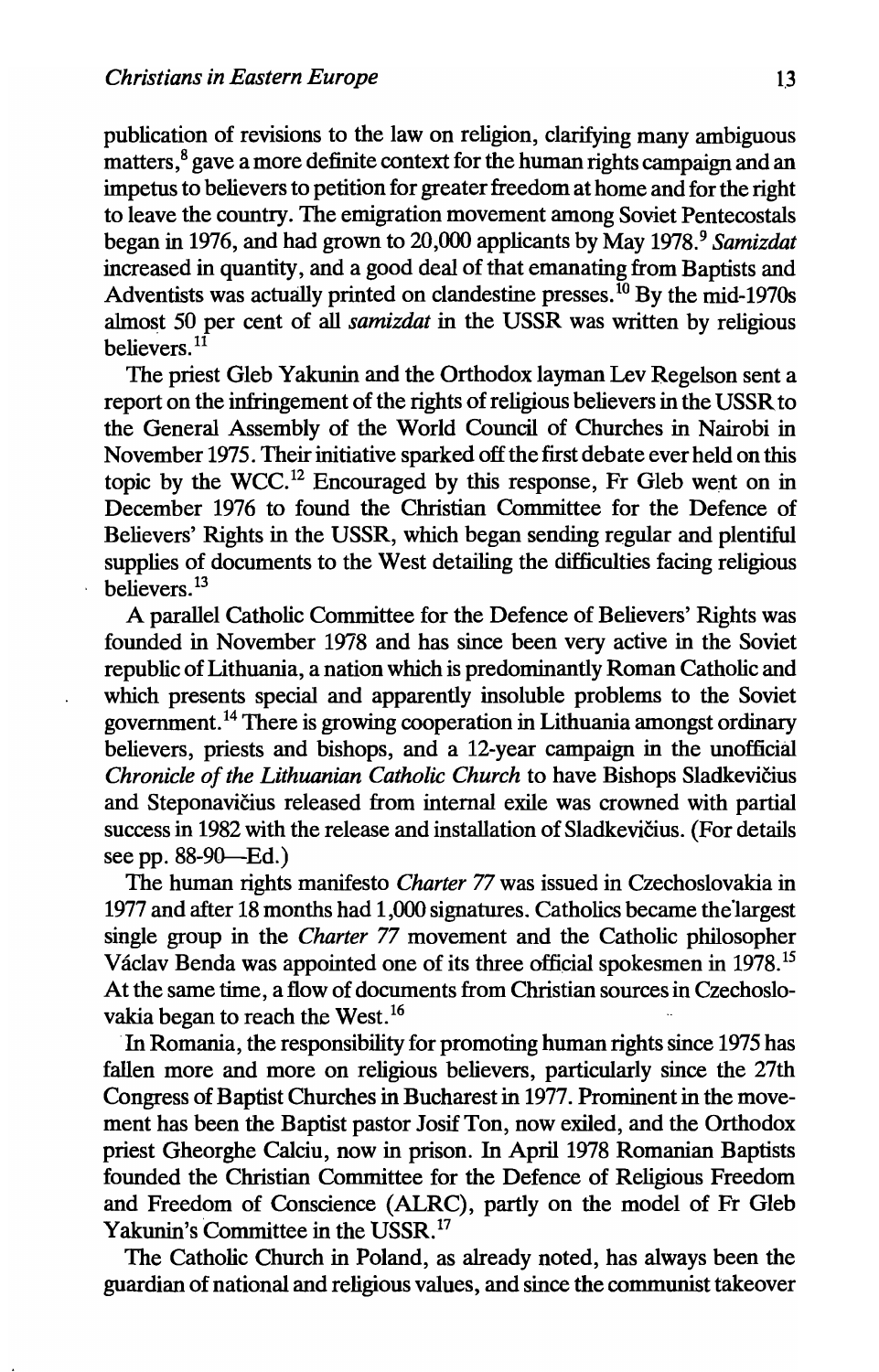it has continued to exist as an autonomous institution and a potential alternative for the people's loyalty. In 1970, the Polish authorities shot at striking workers. This action brought home to the Polish people the width of the gulf between rulers and subjects and demonstrated the bankruptcy of the official ideology. In 1976 there were further serious strikes, and the Workers' Defence Committee (KOR) was founded to defend victimised workers. The growing dissident movement began searching for a moral basis for its protest, and has increasingly found it in the Catholic faith.<sup>18</sup> At the same time, the Church has been more and more closely involved in supporting the human rights movement. Cosmetic concessions were made to the Church by the authorities, but then in 1978 an event took place which entirely altered the balance of power between Church and State: the election of a Polish Pope. Since then the Church has been able to take the moral initiative in society. It has been intimately involved in the growth of Solidarity and the Catholic faith has provided the moral framework for the movement.<sup>19</sup> including its overtly pacifist character.

Arrests of members of the secular Helsinki Monitoring groups in the USSR began in 1977. Fr Gleb Yakunin was arrested in 1979 and sentenced to ten years' detention for "anti-Soviet agitation and propaganda" . Repression of human rights activists has been severe in Czechoslovakia, and in Romania ALRC has been dismantled. Solidarity has been suppressed since the imposition of martial law in Poland. The only human rights movement in Eastern Europe to have survived into the 1980s is the one in Lithuania, where an ominous development since 1980 has been a growing number of assaults on priests and nuns, and the murder of at least two priests, including Fr Laurinavičius, a member of the Helsinki Monitoring Group.<sup>20</sup>

#### *The Religious Renaissance*

The authorities in the Soviet Union and Eastern Europe have now clamped down decisively on activists for religious and human rights. It is evident that believers have been placing less hope in recent years on systematic support from the West in their struggle to improve their conditions; nor are they any longer expecting significant concessions from their governments or any rapid alteration in their external circumstances.

Throughout the 1970s there has however been a parallel and ever-growing interest in Christianity, particularly but not exclusively amongst the educated, and most markedly amongst young people. Born and brought up under a moribund ideology, significant numbers of young people are now seeking the spiritual sustenance and moral authority which Marxism cannot give them and which the official churches are largely prevented from providing. Common themes are the search for *truth,* inspired by the growing realisation that the ruling ideology is based on hypocrisy and fear, and the search for *true community* in societies where the policies of the authorities are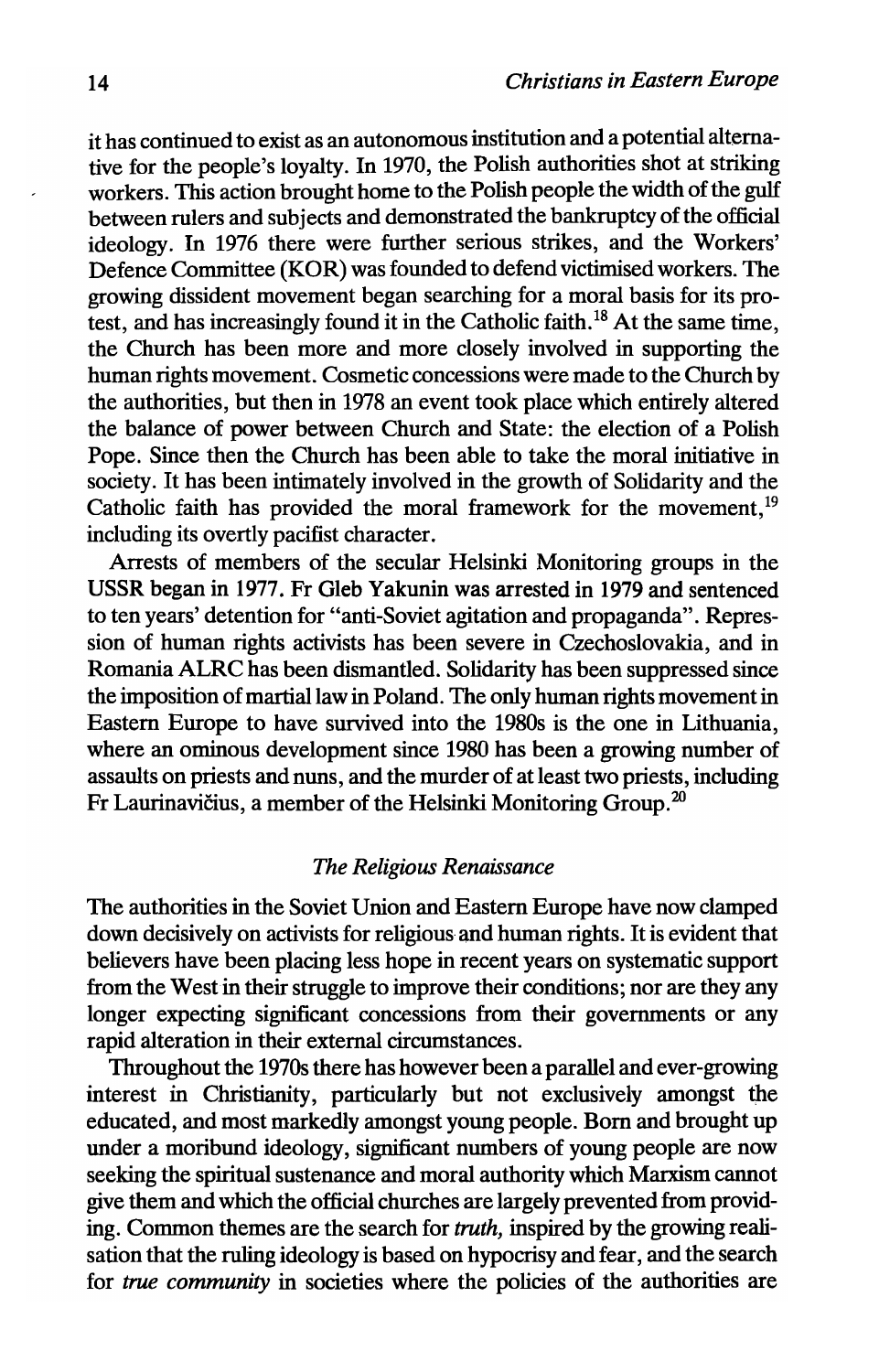aimed at isolating individuals from one another except in officially sponsored mass activities. The teachings of Pope John Paul II, himself intimately acquainted with the spiritual needs of those in Eastern Europe, have recently provided a further powerful stimulus to the general religious revival.

In the Soviet Union, there have been all kinds of Christian *samizdat*  writings discussing the place of the believer in Soviet society. Between 1971 and 1974 Vladimir Osipov edited the unofficial Orthodox journal *Veche* as a forum for "loyal opposition" within the Soviet system.<sup>21</sup> The Christian Seminar on Problems of the Religious Renaissance, in existence from 1974 to 1979, was a group of young Orthodox who met for informal discussions about their new-found faith.<sup>22</sup> Osipov and the leaders of the Seminar have all been sent to labour camps for "anti-Soviet agitation and propaganda".

The religious renaissance in Poland is of course of major importance for the future of that country in particular and for Eastern Europe as a whole. Specific mention should however be made here of the "Light-Life" movement of religious renewal, which since 1972 has organised summer camps for children and students despite strong opposition from the local authorities. \*23 In the last four years this movement has given rise to a similar one inside Slovakia, the traditionally Catholic area of Czechoslovakia. This latter movement apparently has as many as 200 secretly ordained priests.<sup>24</sup>

Pressure and constraints on the churches in Czechoslovakia have produced over the last five years a burgeoning of *samizdat* comparable only to that in the Soviet Union and Poland. Seven priests were amongst the 241 signatories of *Charter* 77, but since then, while the supply of secular human rights *samizdat* has faltered, religious *samizdat* has flourished. Between 1977 and 1979, for example, a group of Catholics in the province of Moravia produced 55 *samizdat* titles in a total of 8,000 copies. 25 A number of priests have been arrested as a result of their work in disseminating unofficial literature, two of the most prominent being Fr Josef Zvěřina and Fr František Lízna, both arrested in 1979.

The compromise between the officially-recognised Catholic church and the regime worked out by Cardinal Lekai in Hungary has come under criticism in the last decade from the so-called "basis communities" independent groups comprising altogether several thousand Catholics who meet to pray, study the Bible and celebrate mass in private homes. About a hundred groups over the last two years have embraced the pacifism of Fr Gyorgy Bulanyi, who preaches a Christianity based on a communal life of poverty and non-violence.26 In March 1982 his theology was condemned by the Hungarian Bishops' Conference. The Vatican has not yet endorsed this judgement, and it seems that under Pope John Paul II it is unhappy in general about Cardinal Lékai's arrangement with the government which compromises the Church and is leading to a decline in the quality of religious ·See article on pp. 49-66-Ed.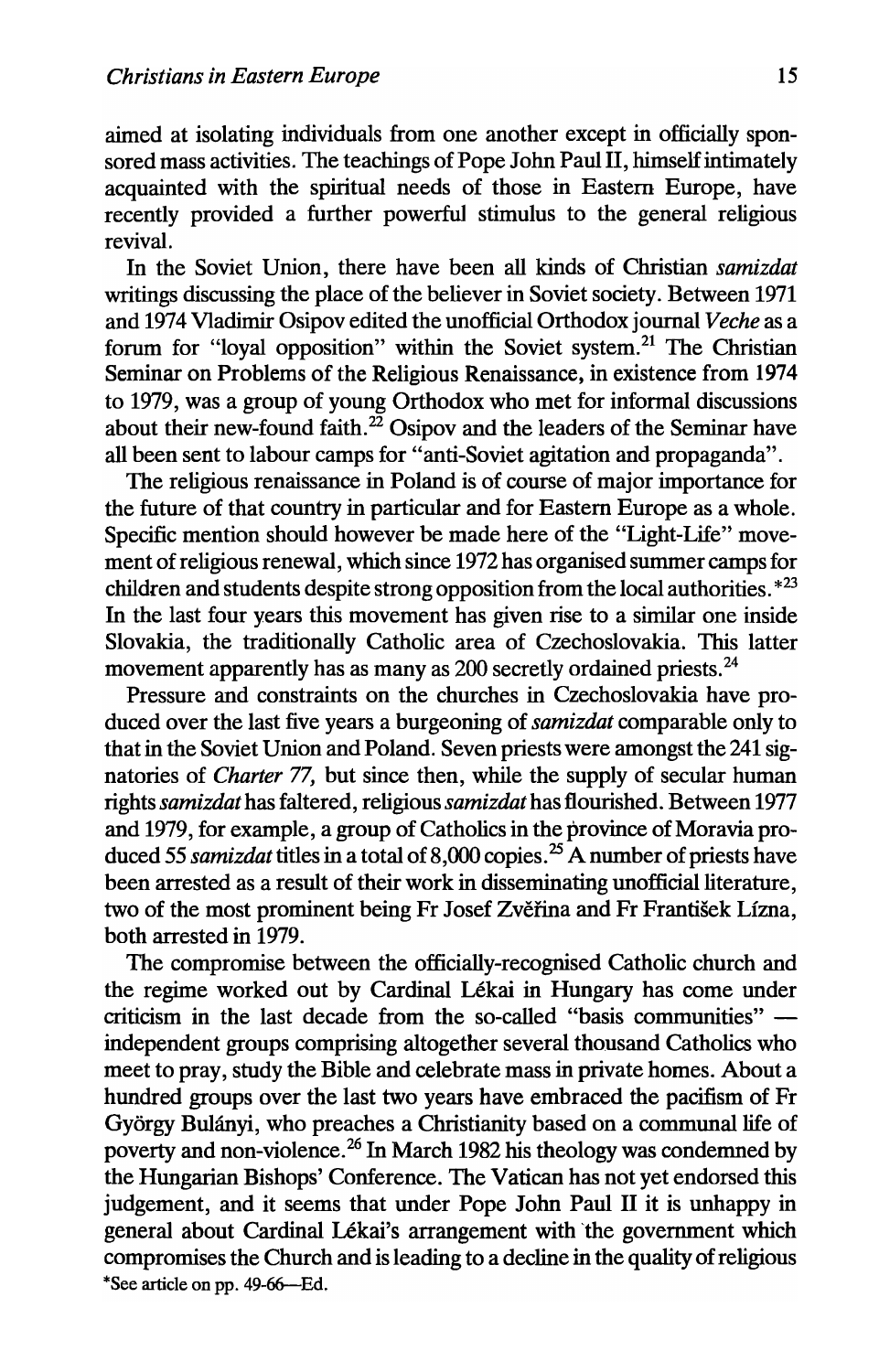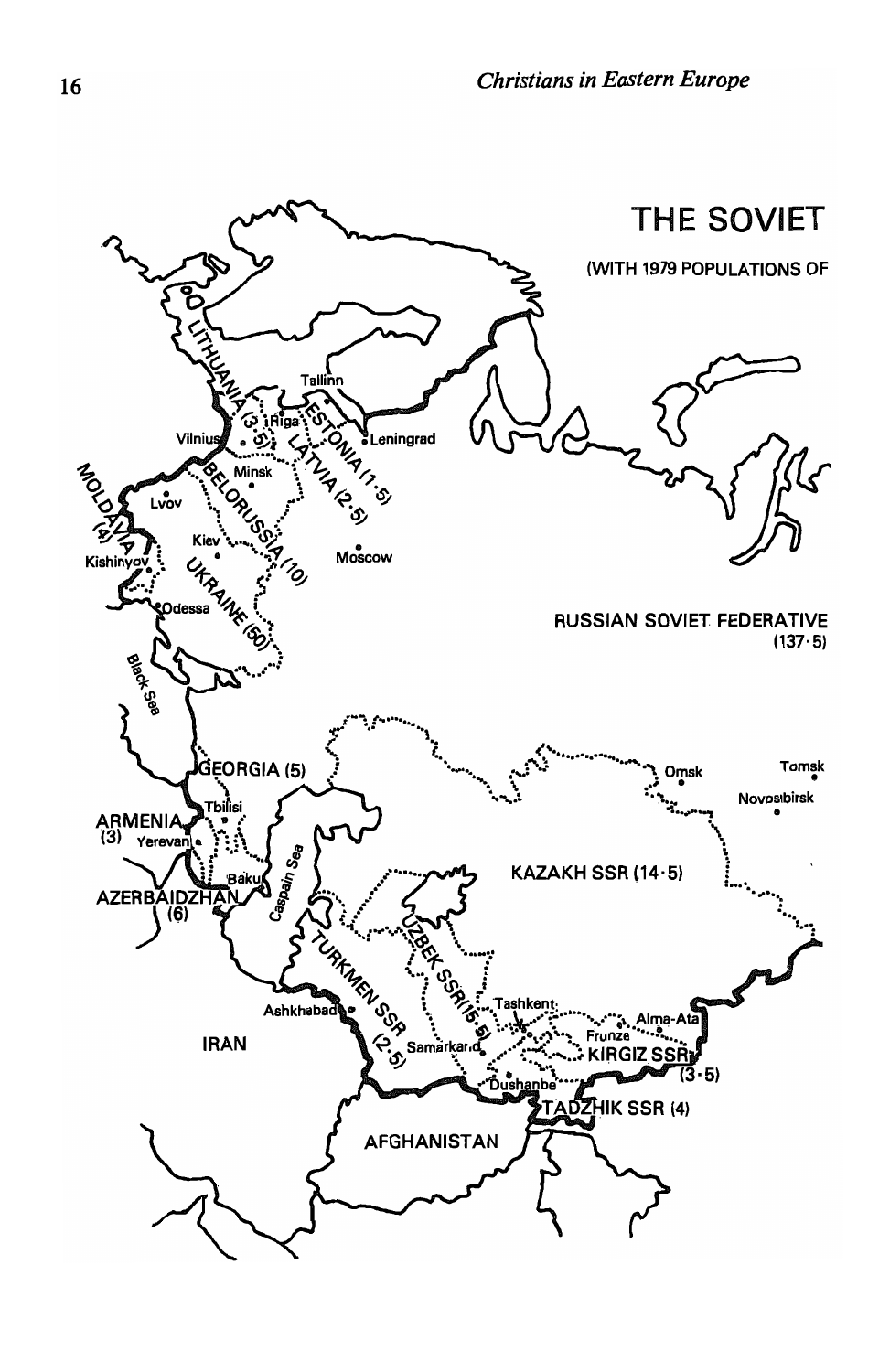

Map drawn by Philip Walters.

t By the beginning of 1983, the population of the Soviet Union had risen from the 1979 census level of 263 million to an estimated 270 million.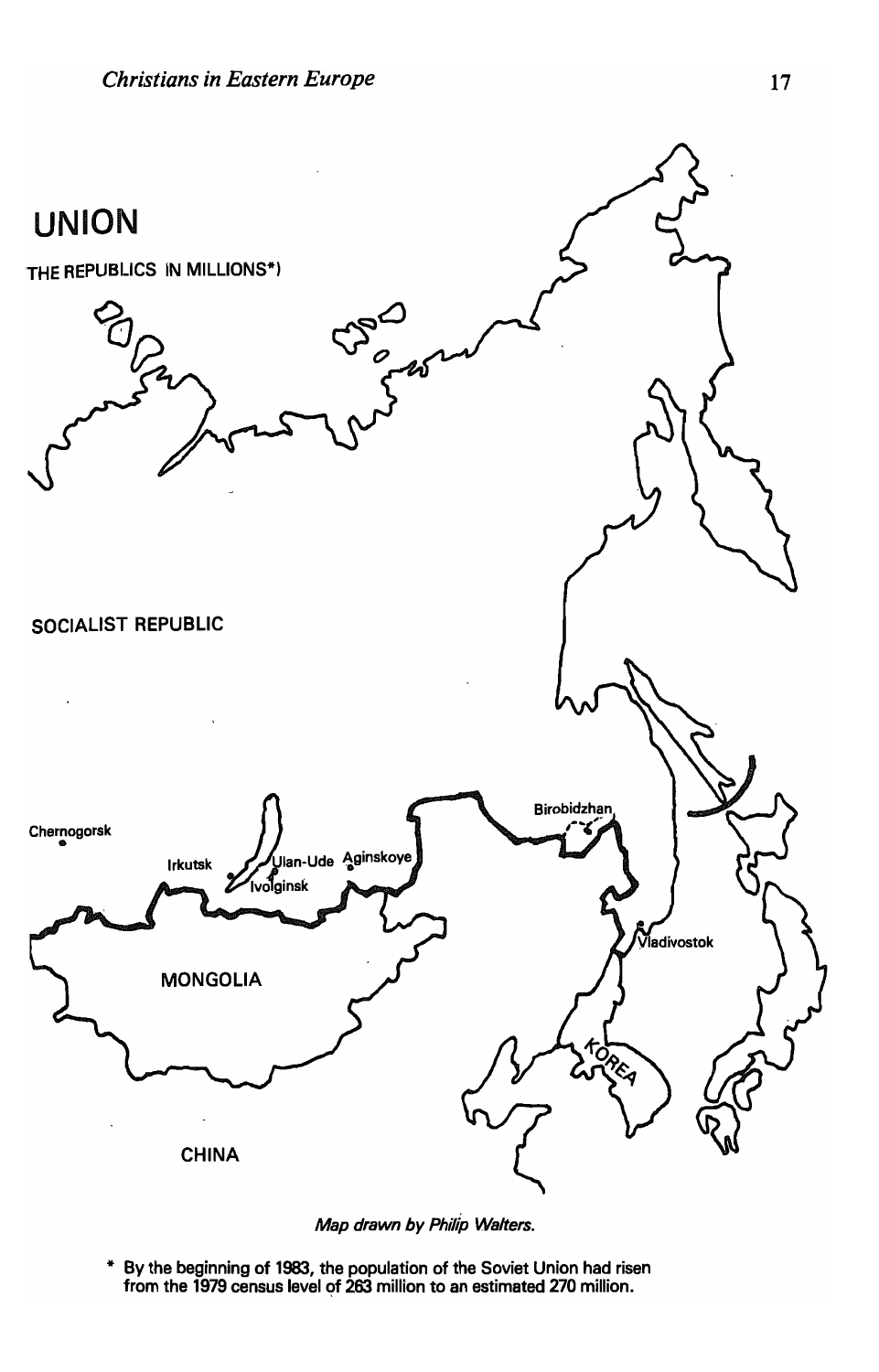life.27 A new Hungarian *samizdat* publication, *Beszelo,* has listed "independent religious groups" as one of the subjects it will deal with.<sup>28</sup>

Even in East Germany, where the churches enjoy a good deal of freedom. there have been signs of unofficial religiously inspired activity: as already noted, young Christians have recently been involved in an unofficial peace movement calling for disarmament in both East and West.<sup>29</sup>

One widespread result of cooperation amongst Christians in Eastern Europe over the last decade has been an increase in ecumenical consciousness at an informal level amongst the various denominations. In 1976 the first unofficially-inspired ecumenical appeal in Soviet (and Russian) history was sent by 28 Christians of six denominations to the Supreme Soviet of the USSR. 30 *The Chronicle of the Lithuanian Catholic Church* has expressed support for Christians of other denominations, including the Russian Orthodox priests Dimitri Dudko and Gleb Yakunin.<sup>31</sup> An ecumenical openness characterised the Christian Seminar in the USSR and the Christian Committee for the Defence of Believers' Rights publicised violations of the rights of Christians of all denominations. A similar ecumenical spirit is at work amongst the unofficial groups of Catholics in Czechoslovakia, who feel themselves united with Protestants and have shown a great interest in the Taizé community.<sup>32</sup> Ecumenical contacts with other Christians not only in Eastern Europe but also in the West have eagerly been sought by unofficial groups of young Christians, notably from Czechoslovakia and the USSR. The Christian Seminar was very anxious to establish pennanent contact particularly with young Catholics in Italy.<sup>33</sup>

#### *. The Influence of John Paul II*

Mention has already been made of the significance of the election of a Polish Pope in 1978 for the subsequent developments in Poland specifically and of the importance of his teachings and activities in awakening more generally amongst Christians in Eastern Europe a sense of their dignity, responsibilities and potential strength. The important visit he paid in 1979 to his ... native country awakened the Poles to a sense of their own Christian identity and his sermons on that occasion and since then have carefully set the context for a new Christian consciousness not only amongst Catholics but amongst Christians in general. $34$  He has dwelt at length on the basic Christian theme of the dignity and inviolability of the individual, and his message to Christians in Eastern Europe is that they should never give in to illegitimate social or political pressures,  $35$  a message which is perceived by those Christians as being particularly relevant to their situation.

The Pope has also stressed that East and West share common Christian roots,36 and has made it clear that the Vatican is deeply concerned with the fate of the churches in Eastern Europe. There has been a subtle shift in the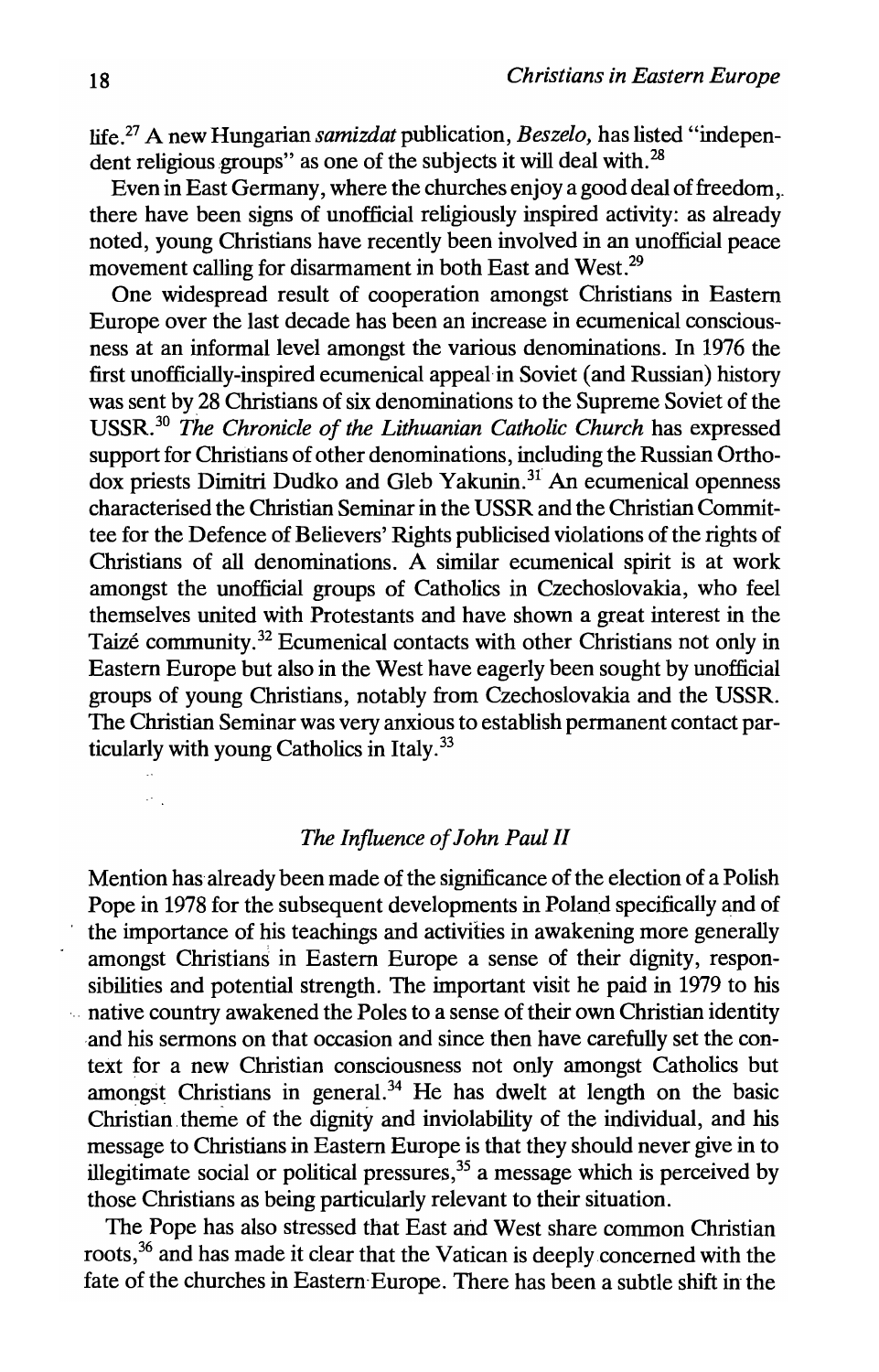*Ostpolitik* of the Vatican under John Paul II. It is no longer sufficient that the institutional structures of the Catholic Church in Eastern Europe should be safeguarded: the price paid for this must also be examined, and pressure exerted at psychological moments and at sensitive points. In March 1982, for example, the Vatican issued a decree prohibiting priests from participating in political organisations, and this was correctly construed by the Catholic Church in Czechoslovakia as directed particularly at the government controlled priests' organisation Pacem in Terris. The Czech hierarchy is now faced with a choice between continuing to belong to a banned organisation or speaking out against illegitimate government interference in the affairs of the Church.<sup>37</sup> Cardinal Tomášek, the Archbishop of Prague, has recently felt able to speak out in defence of the trampled rights of the Church now that he has the specific backing of the Vatican.

#### *Nationalism and Religion*

All the elements in the religious picture surveyed so far have principally concerned the individual: his rights and his dignity and his search for his true place in a real community. One other factor of major importance during the 1970s, the sense of national identity amongst the people of Eastern Europe, has at times provided a climate in which these concerns can flourish, but at other times has produced the reverse effect.

Albania was declared the first atheist State in the world in 1967. Since then all manifestations of religious belief have been illegal and severely punished. Albania has historically been a country of three faiths — Islam, Orthodoxy and Catholicism — and religious divisions have been exploited for political ends by occupying powers. The need for unity to some extent explains if it does not excuse the total suppression of religion there.<sup>38</sup>

In Yugoslavia, where religion and nationality are closely identified, religious fervour is usually interpreted as a cloak for unacceptable nationalist aspirations. The various republics which constitute the Yugoslav federation have their own particular traditional religious makeup: Croatia and Slovenia are predominantly Catholic, Serbia and Macedonia Orthodox, Kosovo Muslim, and in Bosnia and Hercegovina all three religions live side by side.<sup>39</sup> In 1971 President Tito inaugurated a campaign against anti-socialist forces, including "liberalism" and "nationalism", directed initially at Croatia, where an outburst of nationalism had united all sections of society, including the Party and the Catholic Church. This anti-pluralist attitude has of course affected the churches; but there has not been a consistent offensive against religion since the 1950s, and one reason for this has been the fear that an anti-religious drive would simply turn the churches into rallying-points for liberal or nationalist opposition.<sup>40</sup> The most that has happened is that what constitutes religious activity has been more strictly defined. Religious publishing has actually increased and there are now about 200 religious papers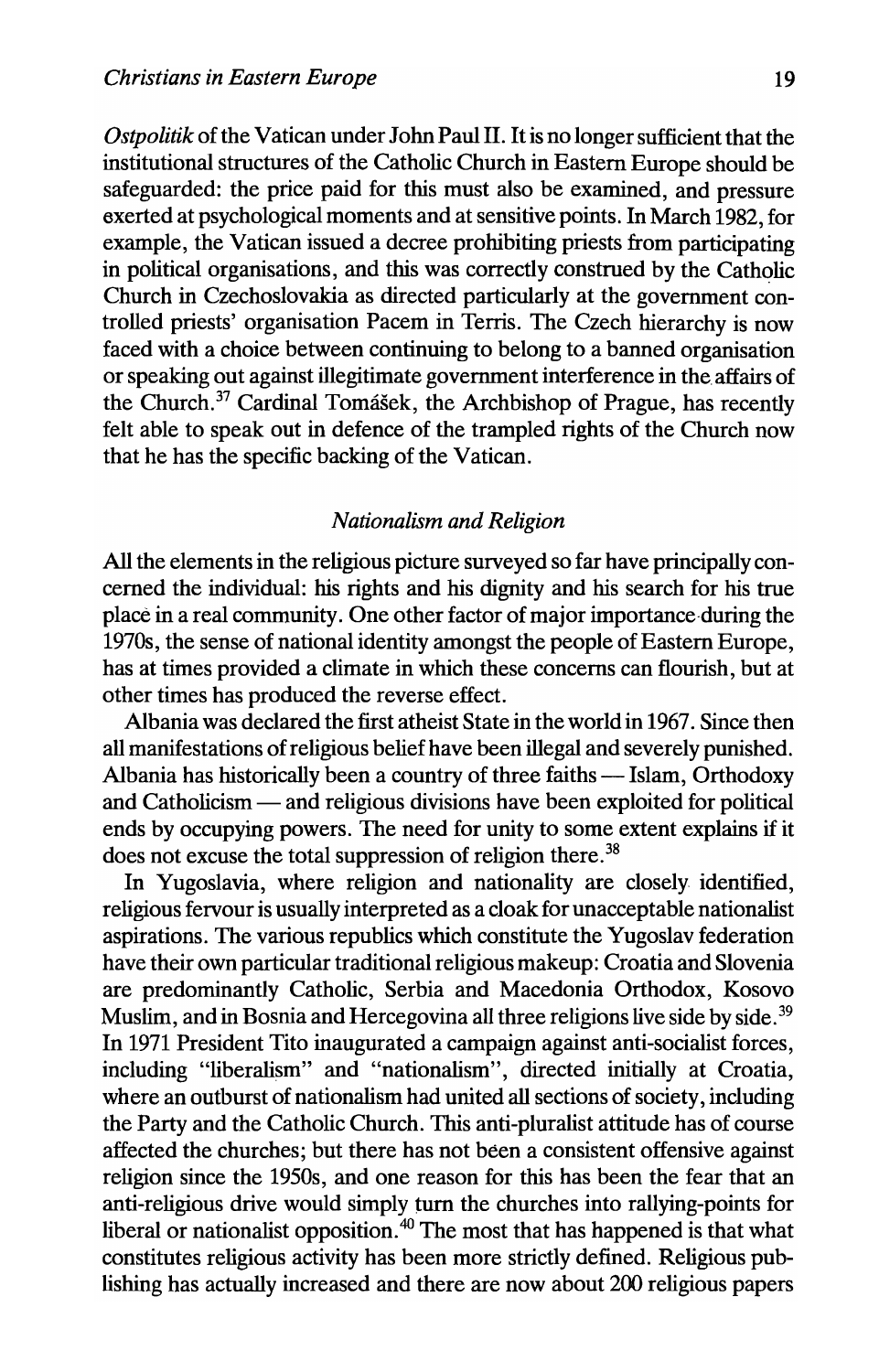and journals produced by the Catholics, Orthodox and Muslims. 41 The areas which have come under pressure have been education  $-$  the right of teachers to be practising believers — and the social activities of the clergy. $42$ It is still in practice impossible as well for religious believers to occupy senior posts in the government, the armed forces and the economy. Some of these restrictions have now been embodied in new republican laws governing relations between the State and the religious communities, circulated for discus-  $\sin$  in the various republics in 1975-76 and all enacted by 1980. The social activities of the Church have been banned. Training facilities for priests and the religious education of children are however guaranteed.<sup>43</sup>

,

Recent harsher responses by the authorities in cases of outbreaks of local religious zeal or outspoken sermons by priests must mostly be ascribed to increasing nervousness about the future of Yugoslavia in a climate of growing economic difficulty and at a time when Tito is no longer present to act as a unifying factor in a historically fragmented and strife-ridden part of Europe. $44$  There is no doubt that the authorities are still anxious to allow as much religious freedom as they feel able to do while inevitably, as antipluralists both ideologically and in the cause of national unity, keeping the churches out of the mainstream of social and political life.<sup>45</sup>

Religious division within Yugoslavia has historically been a factor which has weakened the churches and prevented them from presenting a united stand in the face of communism. Traditional lack of cooperation between the Orthodox and Catholic Churches was exacerbated by the grim events of the last war when Catholic Croatia became a Fascist puppet state and anti-Serbian and anti-Orthodox atrocities took place.

The fostering of nationalism in Romania under Ceausescu has led to greater freedoms for the Romanian Orthodox Church which is identified with the historical national aspirations of the Romanian people. The State supervises the Church through the Department of Cults and pays part of the salaries of priests and theological professors.<sup>46</sup> Under Patriarch Justinian until  $1977^{47}$  and then under his successor Justin the Church as an institution has found little difficulty in accommodating itself to the aims of a socialist society. In return, it has gained some real concessions in facilities for theological education and publication.<sup>48</sup> On the other hand, the religious believer is severely disadvantaged as far as educational and career prospects are concerned, and the range of activities open to churchgoers is very narrow. The "Lord's Army", a wing of the Orthodox Church which engages in evangelistic and worship activities outside church premises, is illegal and has been under severe pressure,<sup>49</sup> and its leader, Traian Dors, has spent years in prison and was sentenced to a further term of two years in June 1982. \* There are signs that not all priests are happy with the spiritual consequences for the Churches of cooperation with the State. In April 1981 five Orthodox

<sup>\*</sup>Dors was released from prison under the amnesty announced by the Romanian government on 29 December 1982-Ed. .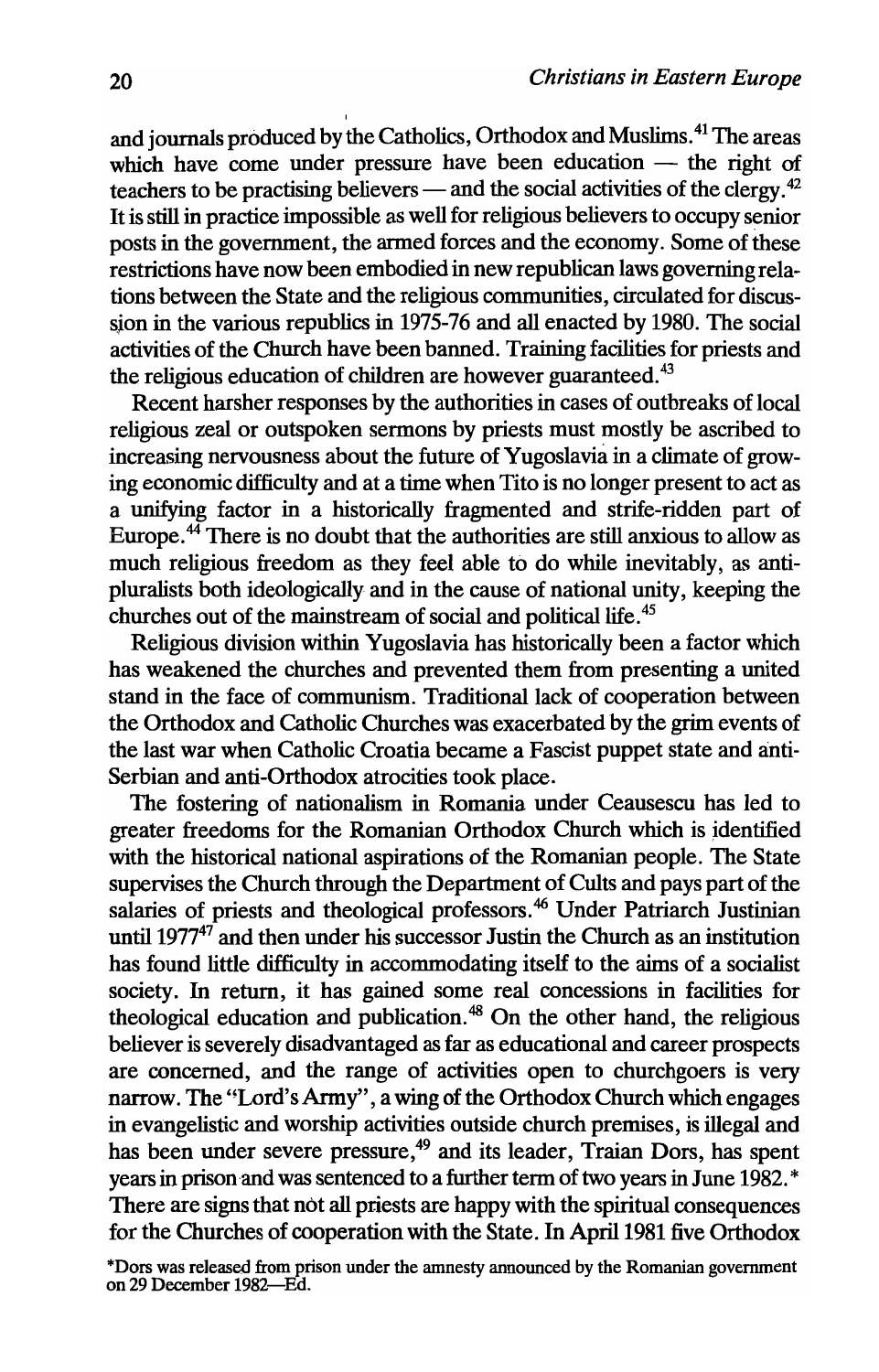priests addressed a "Testimony of Faith" to the Patriarch, criticising the "prostitution of the Church" and its sterility, materialism and hypocrisy, and calling for the right to instruct children in religion, freedom to organise pilgrimages, access to the media, the release ofFr Calciu and the legalisation of the Lord's Army. The five priests were subjected to varying degrees of persecution, and two were unfrocked.

Bulgaria is the East European country ideologically closest to the Soviet Union. Bulgarians in general have an affection for the Russians, not shared by other Eastern Europeans, as their liberators from the Turkish yoke. The Orthodox Church under Patriarch Maksim is recognised by the State and there is a good deal of mutual respect here as well  $-$  the Church kept Bulgarian national identity and culture alive through 500 years of Turkish rule. In 1981 Bulgaria celebrated 1,300 years of its existence as a nation and the Orthodox Church was prominently involved. As in Romania and the USSR, the Orthodox Church actively endorses the policies of the State. In 1978, for example, it organised a rally, with the participation of Protestant denominations, to demonstrate against the neutron bomb. There are priests and believers who are unhappy about the degree of compromise reached between Church and State and it appears that several underground groups of Orthodox Christians have been formed, but no details are known.

The situation in Romania and Bulgaria should be contrasted with that in Lithuania, where during the 1970s the national faith has become intimately involved with the national struggle for freedom. This combination has given rise to the most successful and persistent human rights movement in the USSR, perhaps in the whole of Eastern Europe; and of course similar but much more far-reaching developments have taken place in Poland under the inspiration of the self-identification of the nation with the Catholic faith. From the point of view of religious freedom, the growth of national selfawareness is a very complex factor and ambiguous in its implications.

#### *Concluding remarks*

All the countries of Eastern Europe except Albania possess: central church organisational structures and hierarchies of officially-recognised clergy who are expected actively to endorse the social and political line pursued by the State (only in Poland has this expectation been unfulfilled); relatively small groups of active dissenters who reject most if not all state control of religion and restrictions on religious activity and who often criticise the morality of the ruling ideology and even the legitimacy of the regime; and between the two a graduated spectrum of churchgoers who are more or less satisfied with the opportunity for limited religious expression at the price of remaining second-class citizens. In the countries with harsher regimes, the latter group tends to comprise mostly old people. In some instances all three types of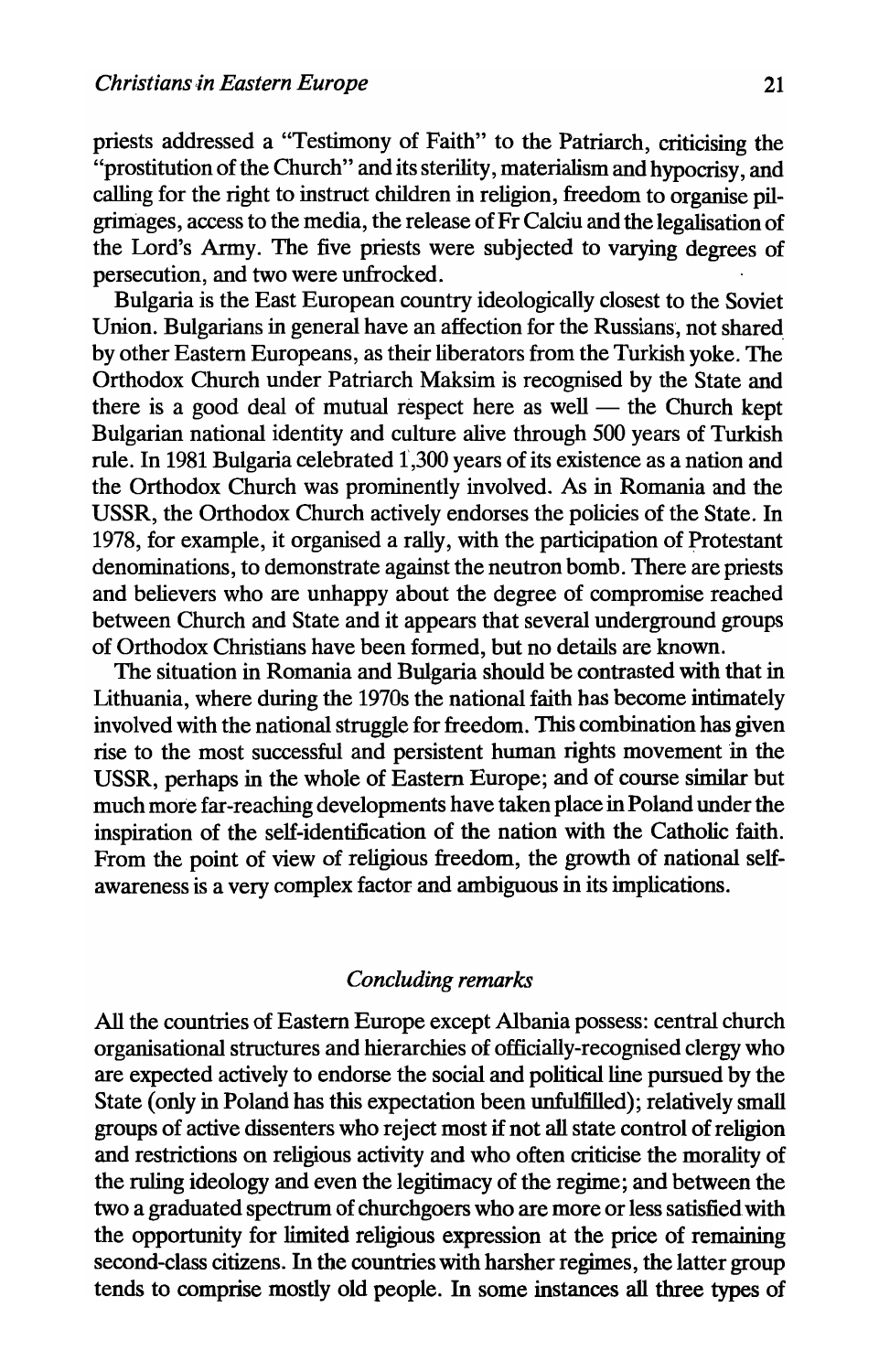believer will unite in a coherent movement to pursue religious liberty, but for this to happen special conditions are needed. During the late 1970s these conditions have been achieved in Poland and Lithuania where the nation as a whole has been identified with one particular faith, in this case Catholicism, and where a strong external authority, the Vatican under the Polish Pope, has been available as a consistent support and point of reference.

Efforts have been made during the 1970s by religious activists in Eastern Europe to stimulate analogous consistent support from Western governments and public opinion, and specifically from the World Council of Churches, for the cause of religious rights. These efforts began before 1975, received endorsement in that year by the ratification of the Helsinki Agreements, but eventually failed. There are signs that believers are now aware that the most tangible results of this kind of open campaigning are simply going to be further repression and imprisonments. The emphasis among Christian activists seems to be shifting towards discreetly-coordinated religious self-education at the level of the private group or family in a more long-term effort to build an alternative moral basis for society. The emphasis is on love, integrity, honesty and the life of true community — all theoretical ideas of Marxism which are negated every day in practice.

The restrictions laid by the communist authorities on religious communities and individual believers have varied considerably in intensity both from country to country and over the years, depending on a variety of considerations: foreign policy, internal politics, economic conditions within the country, ideological preoccupations, nationalist pressures. In all the countries we are considering except East Germany the situation for religious believers has however not improved substantially during the  $1970s$  - has indeed on balance deteriorated. Concessions by the authorities to religious communities have normally been cosmetic—for example, an increase in the provision of religious literature (both imported and printed within the various countries) to a level still however far from adequate — while real restrictions remain or have been reimposed on believers hoping for responsible jobs, on churches wishing to engage in charitable, social or welfare activity, and on the political involvement of believers.

The fact that external circumstances for the churches have not improved has not however meant a decline in the number of active believers. In most countries, except again in industrialised and relatively prosperous East Germany and in Yugoslavia, both countries where secularisation of the type familiar in the West is prevalent, most if not all religious denominations have seen a substantial increase in membership and some have experienced charismatic renewal movements. External pressures are stimulating not only a quantitative but, more importantly, a qualitative growth in the churches of Eastern Europe.

It is obvious that religion is here to stay as a factor in communist societies. As the only legalised form for alternative ideological commitment, the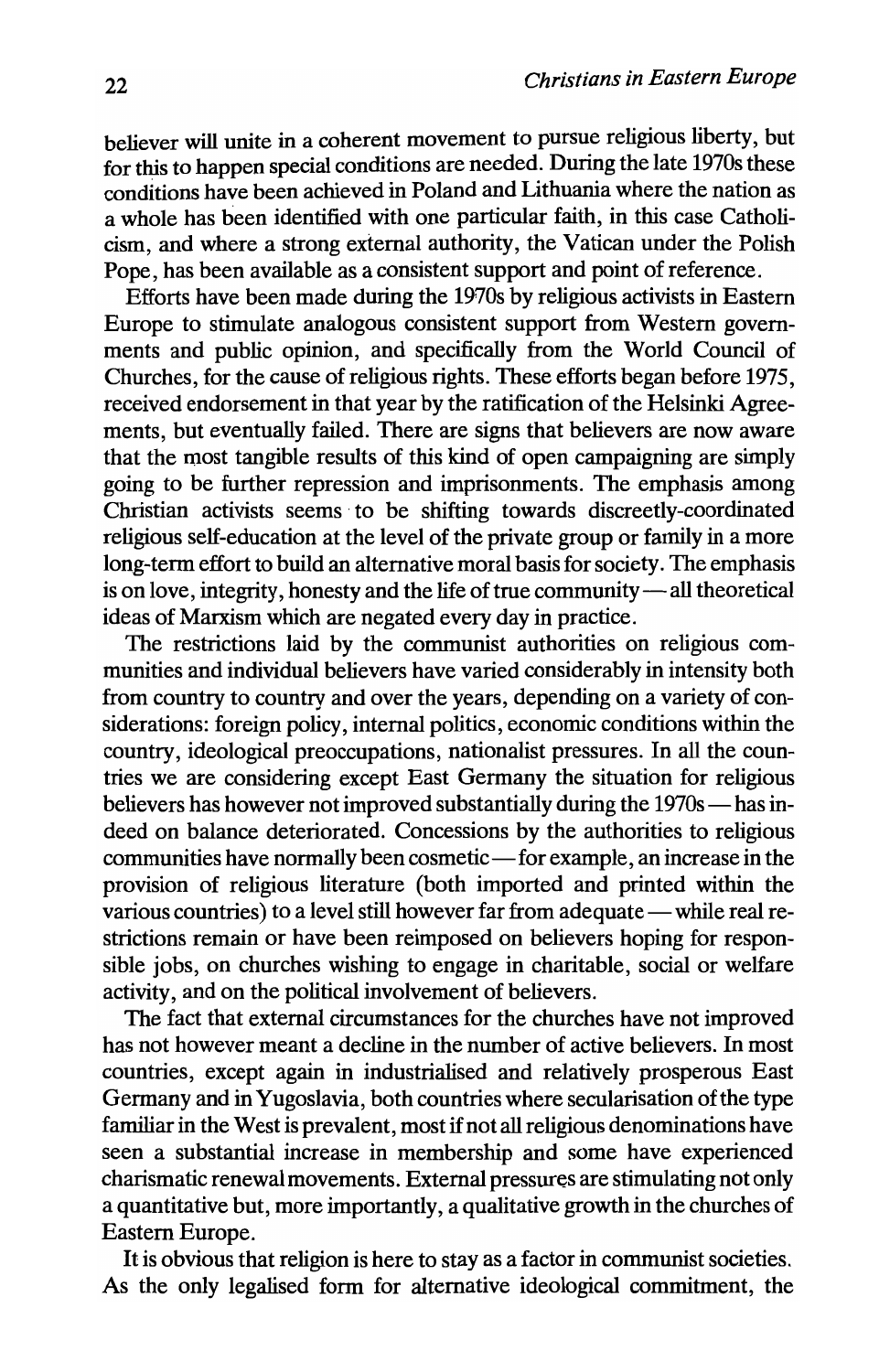churches and other religious bodies equally obviously are in a unique and potentially powerful position. Until recently, however, their importance has been almost completely neglected by political and sociological analysts in the West. *Religion in Communist Lands* is still the only journal in English dealing systematically with the subject. Now, at last, perceptions seem to be changing. The events in Poland have been the main catalyst for creating a new frame of reference for a systematic assessment of the crucial role which religion now has to play in the development of the societies of Eastern Europe.

<sup>1</sup>*RCL* Vol. 9, Nos. 1-2, pp. 18-27.

*2RCL* Vo!. 7, No. 1, pp. 4-22; Vo!. 8, No. 1, pp. 28-38.

3 *RCL* Vo!. 1, No. 6, p. 4.

4For comments on dialogue in Yugoslavia, see *RCL* Vo!. 4, No. 1, pp. 20-1; and on the harder conditions for this dialogue after 1971, see Vol. 1, No. 2, pp. 6-8. On the absence of dialogue in Romania, see Vol.  $1$ , No.  $3$ , pp.  $6-7$ .

5For a story illustrating progress towards the latter goal, see *Keston News Service (KNS)*  No. 61, pp. 1-2.

*6RCL* Vo!. 9, Nos. 1-2, pp. 6-17.

*7 RCL* Vo!. 10, No. 3, pp. 275-82; *KNS* No. 151, p. 5; No. 154, pp. 4-5.

*8RCL* Vo!. 4, No. 2, pp. 4-10. See also Vo!. 4, No. 4, pp. 24-34.

*9RCL* Vo!. 7, No. 1, p. 6; Vo!. 5, No. 3, pp. 170-9.

<sup>10</sup>RCL Vol. 8, No. 1, p. 34; Vol. 8, No. 3, pp. 205-6.

<sup>11</sup>*RCL* Vo!. 9, Nos. 3-4, p. 106.

*12RCL* Vo!. 4, No. 1, pp. 4-17; Vo!. 4, No. 4, pp. 4-15.

<sup>13</sup>*RCL* Vo!. 8, No. 4, pp. 279-98.

*14RCL* Vo!. 7, No. 2, pp. 76-96.

*15 RCL* Vo!. 10, No. 1, pp. 32-4:

*16RCL* Vo!. 6, No. 3, pp. 162-78.

<sup>17</sup>*RCLVoL7,* No. 3, pp. 166-77.

*18RCL* Vo!. 7, No. 1, pp. 23-8.

*19RCL* Vo!. 9, Nos. 1-2, pp. 33-9.

 $20$ See list on pp. 83-8 (Ed.)

<sup>21</sup>*RCL* Vo!. 5, No. 4, pp. 229-34.

*22RCL* Vo!. 8, No. 2, pp. 92-112; Vo!. 9, Nos. 3-4, pp. 111-26.

*23RCL* Vo!. 9, Nos; 1-2, p. 35.

*24RCL* Vo!. 10, No. 1, pp. 37-8.

*25 RCL* Vo!. 10, No. 1, p. 34.

 $26$ See documents on pp. 95-108 (Ed.)

*27 KNS* No. 149, pp. 4-5.

<sup>28</sup>*KNS* No. 150, p. 5.

*29 RCL* Vo!. 10, No. 2, pp. 202-4.

*3uKNSNo.* 27, pp. 1-4.

<sup>31</sup>*RCL* Vo!. 7, No. 2, p. 83.

*32RCL* Vo!. 10, No. 1, p. 36.

<sup>33</sup>*RCL* Vo!. 9, Nos. 3-4, pp. 124-6.

*34RCL* Vo!. 7, No. 3, pp. 160-5.

*35 RCL* Vo!. 9, Nos. 3-4, pp. 38-9.

<sup>36</sup>Notably in his homily at Gniezno on 3 June 1979.

*37 RCL* Vo!. 10, No. 3, pp. 275-82.

*38RCL* Vo!. 3, Nos. 1-3, pp. 4-7; Vo!. 6, No. 3, pp. 148-52; Vo!. 10, No. 3, pp. 242-55.

*39 RCL* Vo!. 10, No. 2, pp. 215-7.

*40RCL* Vo!. 2, No. 6, pp. 8-12.

*41 KNS* No. 78, pp. 4-5.

*42RCL* Vo!. 4, No. 1, pp. 18-27.

*43RCL* Vo!. 8, No. 2, pp. 119-24.